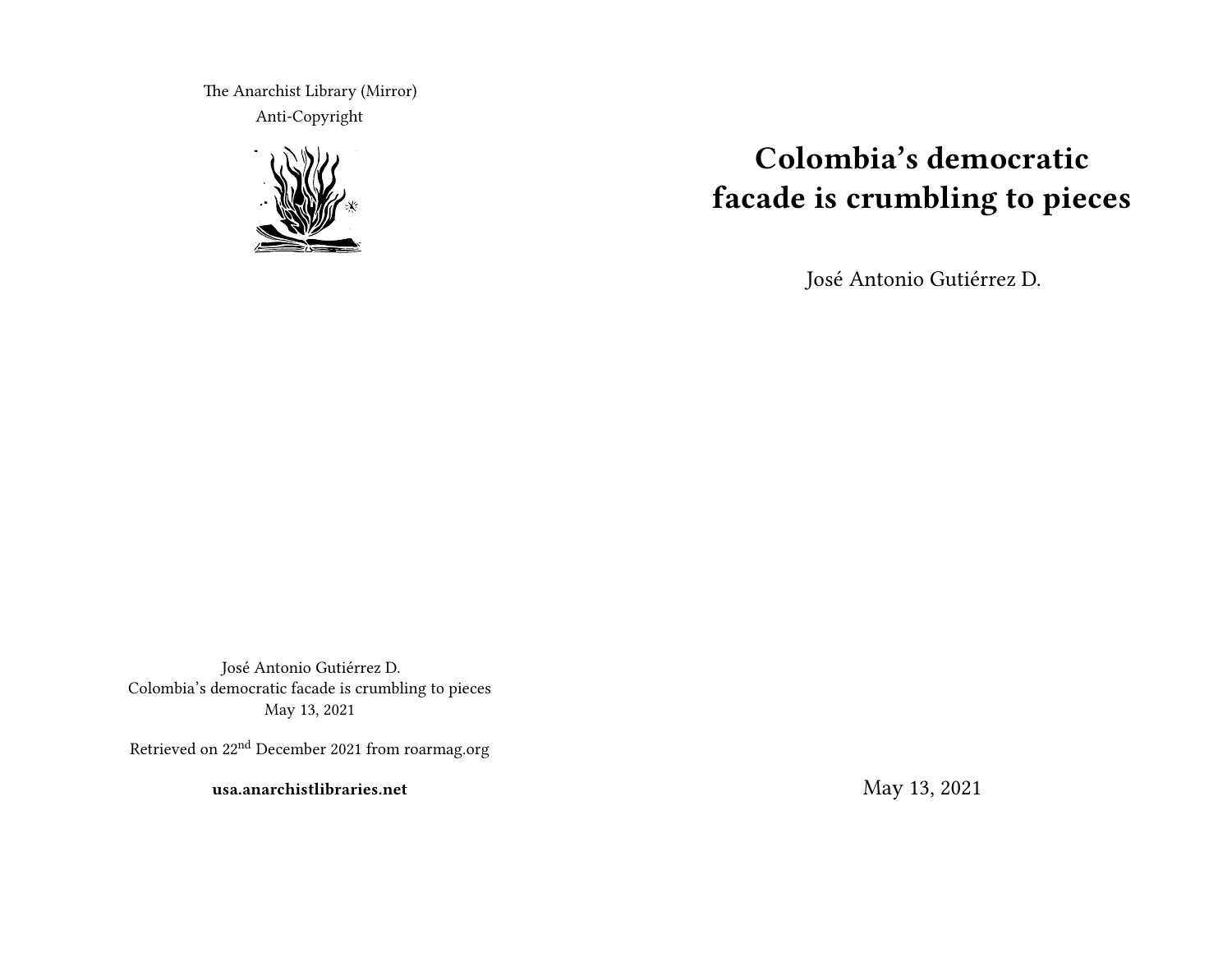olution only strengthened. The people's pencil, as a Haitian proverb says, has no eraser.

These experiences will not wither away, and in the heat of the struggle, new ways of understanding politics, new ways of understanding Colombia are being created. While the left has been stuck discussing electoral alliances for the last year or so, these protests remind us that it is not the ballot box that will decide the fate of Colombia in the end.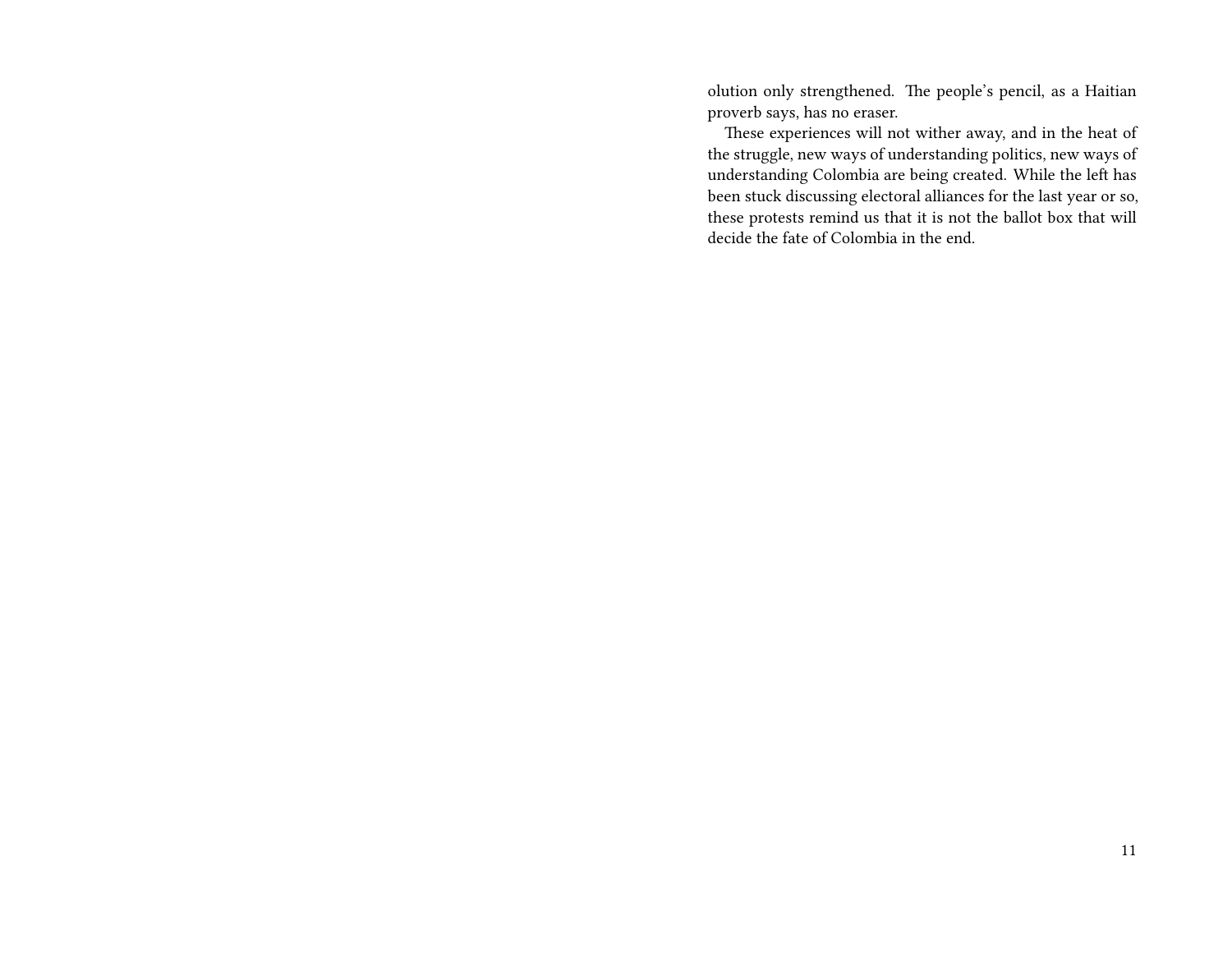and almost excused a mere week before 28A. It is hard to imagine other political figures in the world who could speak and behave in this way and still be considered as respectable partners by the EU.

## **TOO LATE FOR DIALOGUE**

The democratic facade of Colombia is starting to crumble while the ugly face of a counter-insurgent state, molded by the most reactionary and racist oligarchy on the continent, headed by a far-right and openly fascist clique is appearing for everyone to see. When we warned about the process of fascistisation of Colombian politics in the past, we did not mean it in a metaphorical sense. The presence of actual Nazi doctrines within the army confirms that this is part of something much bigger and much more dangerous.

Such a process can only be confronted by an organized force able to mobilize consistently against it. In short, the only limits of fascism — as Poulantzas remarked — are the limits that the class struggle can impose on it through popular mobilization and organization. The people sense it; this is why the mobilization is no longer about a reform, no longer about a single minister quitting.

Similar to the protests in Chile, mobilization has become a mechanism in which a new political subject is coming into being, while the rotten system is being actively dismantled. Despite some politicians trying to promote a form of dialogue between the protesters and the government, there is little to talk about this time. It is 40 deaths too late for a dialogue with Duque. People want them out of power and to be held accountable for their crimes.

These formidable protests across the entire country are the result of over a decade of mobilizations in which little by little the people got qualified, numbers have grown and their res-

#### 10

## **Contents**

| TAX REFORMS AMIDST A PANDEMIC OF VIOLENCE 5 |  |
|---------------------------------------------|--|
| PEOPLE ARE ON THE MARCH AGAIN               |  |
| REPRESSION BACKFIRES 8                      |  |
| TOO LATE FOR DIALOGUE  10                   |  |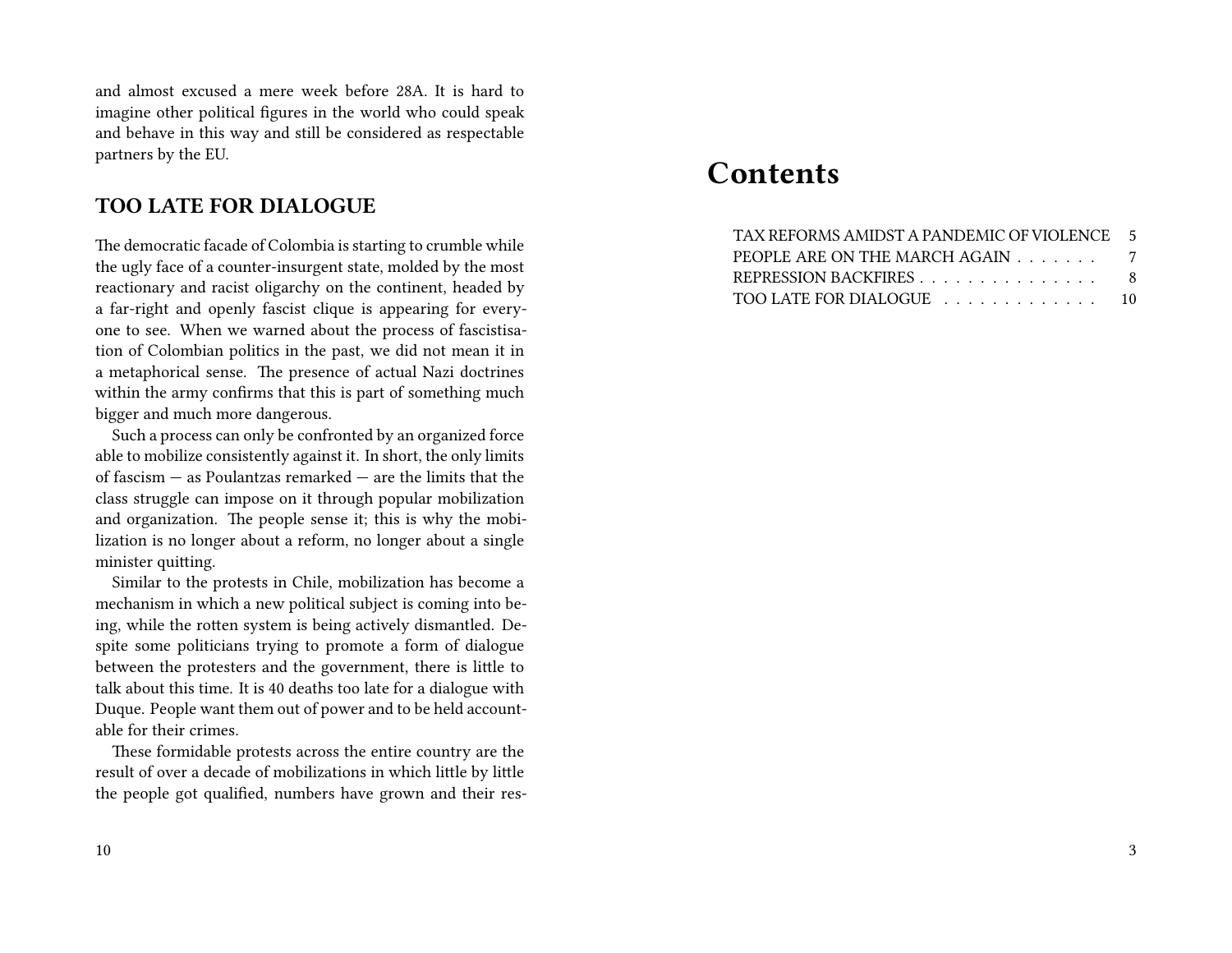Most recently, on May 9, Indigenous people in Cali were attacked with army-issued assault rifles by a group of civilians. Despite the city being heavily militarized and of the numerous videos which can help identify the perpetrators of this attack, nothing has happened.

These attacks, amounting to acts of state terror, are not a collection of fortuitous events. They are part of a long tradition of repression that is deeply entrenched in state counterinsurgency structures, reinforced through the National Security Doctrine with which the armed forces have been indoctrinated, and in the extreme reactionary mentality of the ruling elites.

This violence not only has been naturalized, but it is also regarded as morally just. Former president Álvaro Uribe, the mentor of Iván Duque, got a message deleted by Twitter from his account in which he glorified police violence in unequivocal terms: "Let's support the right of soldiers and police to use their firearms to defend their integrity and to defend people and property from criminal acts of terrorist vandalism."

In another twist, Uribe referenced concept developed by Alexis López, a Chilean neo-Nazi-turned military advisor and guru in Colombia, where he has been invited to give two conferences this year to the Military Academy. This concept, the so-called "dissipated molecular revolution," a hybrid between the National Security Doctrine and a perversion of Guattari, Foucault and Derrida, states that all forms of protest are basically a subversive danger that needs to be dealt with violently and contained from the start in order to avoid it to become a full-scale revolution.

This is the  $-$  undeniably fascist  $-$  doctrine that is popular among the armed forces of Colombia. No surprise then about their proven links to all kinds of violence, torture, disappearances, death squads and other crimes. Unlike Bolsonaro in Brazil, the Colombian elites' openly fascist proclivities had been downplayed by the so-called international community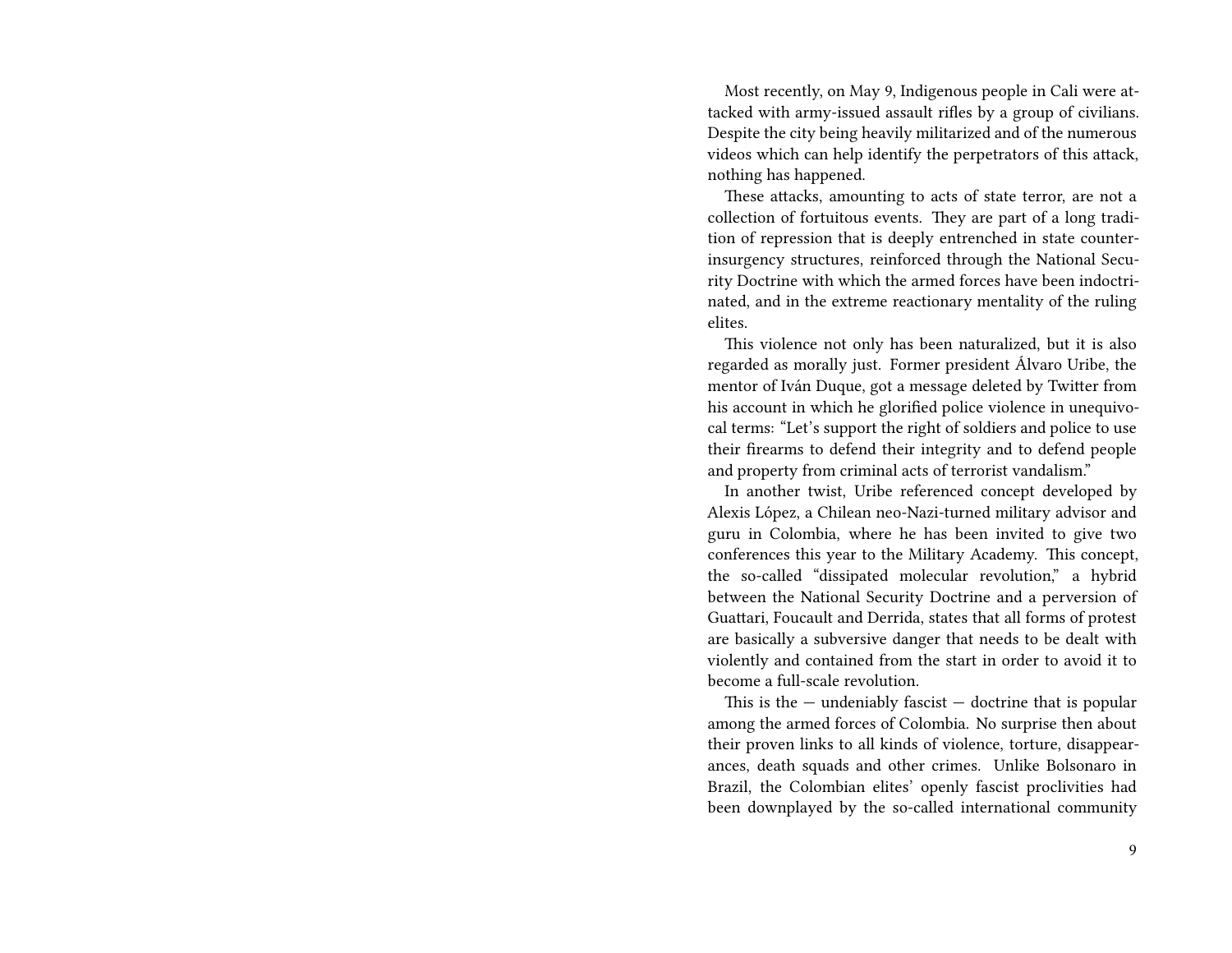glyphosate fumigations and the militarization of their territories.

## **REPRESSION BACKFIRES**

The remarkable thing about protests in Colombia is not only the bravery of the people in the face of lethal state violence, it is the high levels of restraint they normally show. Despite the enormous structural, cultural, symbolic and physical violence they face, despite the blatant venality of the ruling classes, despite being kept in a state of subsistence, Colombians have a strong tradition of peaceful protests. The 28A protests were no exception.

But the protests were met with brute force nonetheless. This time, however, the people have had enough, and the repression backfired. It was police repression that turned a single day of protests into a country-wide battle that has been raging for the past two weeks. And it was police repression that also led the protesters to expand their demands to the resignation of the authorities and to a political trial to the murderous leadership of the country. The government dropped the proposed tax reforms on May 2, and Finance Minister Carrasquilla resigned the next day, but the protests are still going strong.

So far, nearly 50 people have been murdered, thousands of people have been arrested or wounded, there have been multiple denunciations of police rape and torture, and almost 500 people have been disappeared in the context of the protests. In Cali, one of the biggest cities in Colombia, the authority has been in the hands of the army for nearly two weeks. The civilian authorities were summarily displaced, while tanks are in the streets and Black Hawk helicopters fly overhead to support operations in the poor neighborhoods against unarmed demonstrators.

April 28 has quickly turned into a historic date in Colombia. On this day, a broad coalition of social organizations and trade unions called a strike against the tax reform proposed by the far-right government of president Iván Duque. A skillful mix of government incompetence and state terror turned what would have been just one day of protests, into one of the most serious political crises in Colombia's recent history. Each passing day, each new death, added an extra reason for protesters to remain on the streets and radicalize their tactics and demands against an elite that is out of touch with the daily hardships of ordinary Colombians, and whose actions exacerbate their sufferings.

The state's brutal response may come as a shock to international observers and to some Colombian middle-class urbanites, but this is the type of response to protest that people in peripheral urban regions and particularly in the countryside have known forever. We are now also witnessing the type of rule through manu militari in cities that is routine in rural Colombia. This type of response is, naturally, well entrenched in the ideology of the elites and the military, which view the citizens of their own country as an enemy to tame and suppress, an ideology rooted in counter-insurgency and fascist-leaning doctrine.

People have poured to the streets out of sheer despair. They have not much else left to do. The fact that amidst this peak of the pandemic the people decided to take to the streets in protest offers a sense of the deep malaise the country currently finds itself in.

## **TAX REFORMS AMIDST A PANDEMIC OF VIOLENCE**

This tax reform was clearly targeted at the poorest sectors of society. It planned to extend the VAT on basic consumption goods, public services and even funerals, adding a sinister